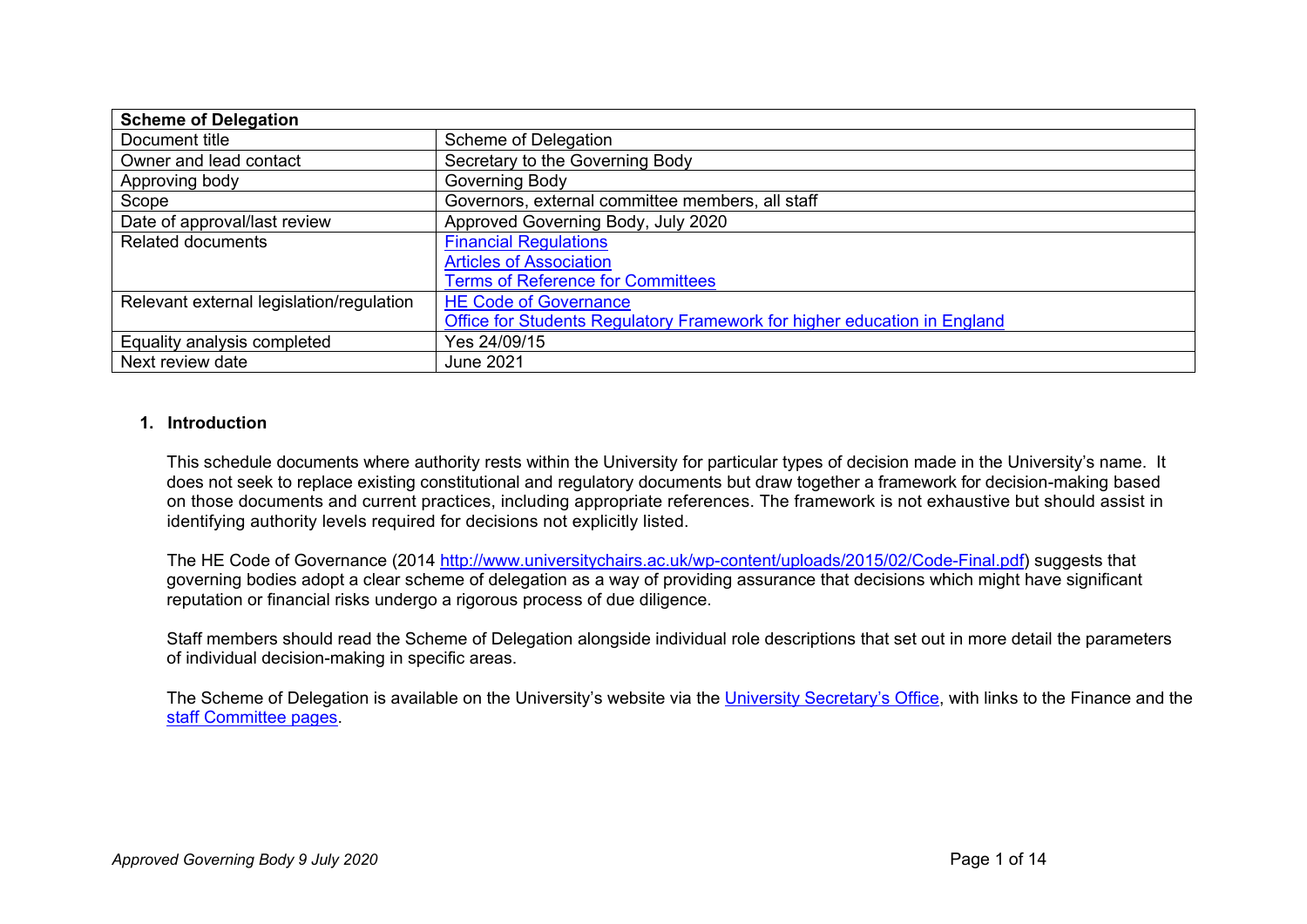# **2. Scope**

This Scheme of Delegation applies to decisions made in the University's name and is relevant to Governors, external committee members and all staff members. It also aids transparency of decision-making for our students.

## **3. Framework and principles of delegation**

- a) The powers of the University are set out in its Articles of Association. These are kept under review by the Governance and Nominations Committee.
- b) The Governing Body is ultimately responsible for decisions made in the University's name. As set out in Article13.6, some powers are reserved to the Governing Body alone. Other powers are delegated to Governing Body committees, to the University's Academic Board or to the Vice Chancellor as the University's Chief Executive Officer. These three main routes of delegation are illustrated in the diagram appended.
- c) The University, in common with other Higher Education Institutions (HEIs), is subject to regulation by a number of bodies including the Office for Students (OfS). This scheme of delegation seeks to capture where decisions must be taken by a particular body or role holder in order to comply with external regulation. However, in the event of any disparity, the regulatory documents of the body in question should take precedence over this scheme.
- d) The Executive Board assists the Vice Chancellor in the leadership and management of the University. Within the provisions set out in the Articles of Association (Article 17) and related constitutional documents, it takes key executive decisions. The Executive Board is advised by the wider senior leadership team.
- e) In turn, members of the Executive Board delegate operational responsibilities to the senior team (Heads of Schools, Directors and Heads of Service/Deputy Directors). These designated individuals may delegate responsibility for specific aspects of management to other senior members of their teams but retain ultimate responsibility.
- f) It is the responsibility of all senior staff to be familiar with and operate within this scheme of delegation. Senior staff are also responsible for ensuring that the scheme of delegation is adhered to within their own area.
- g) Except as required under defining constitutional and regulatory documents (e.g., Articles of Association; Financial Regulations), individuals and bodies in whom authority is vested by this scheme of delegation may delegate those powers to others provided that such delegation is explicitly documented (either through policies or in individual cases) and is recorded and reported appropriately (eg. to the Chief Operating Officer in respect of financial authority levels).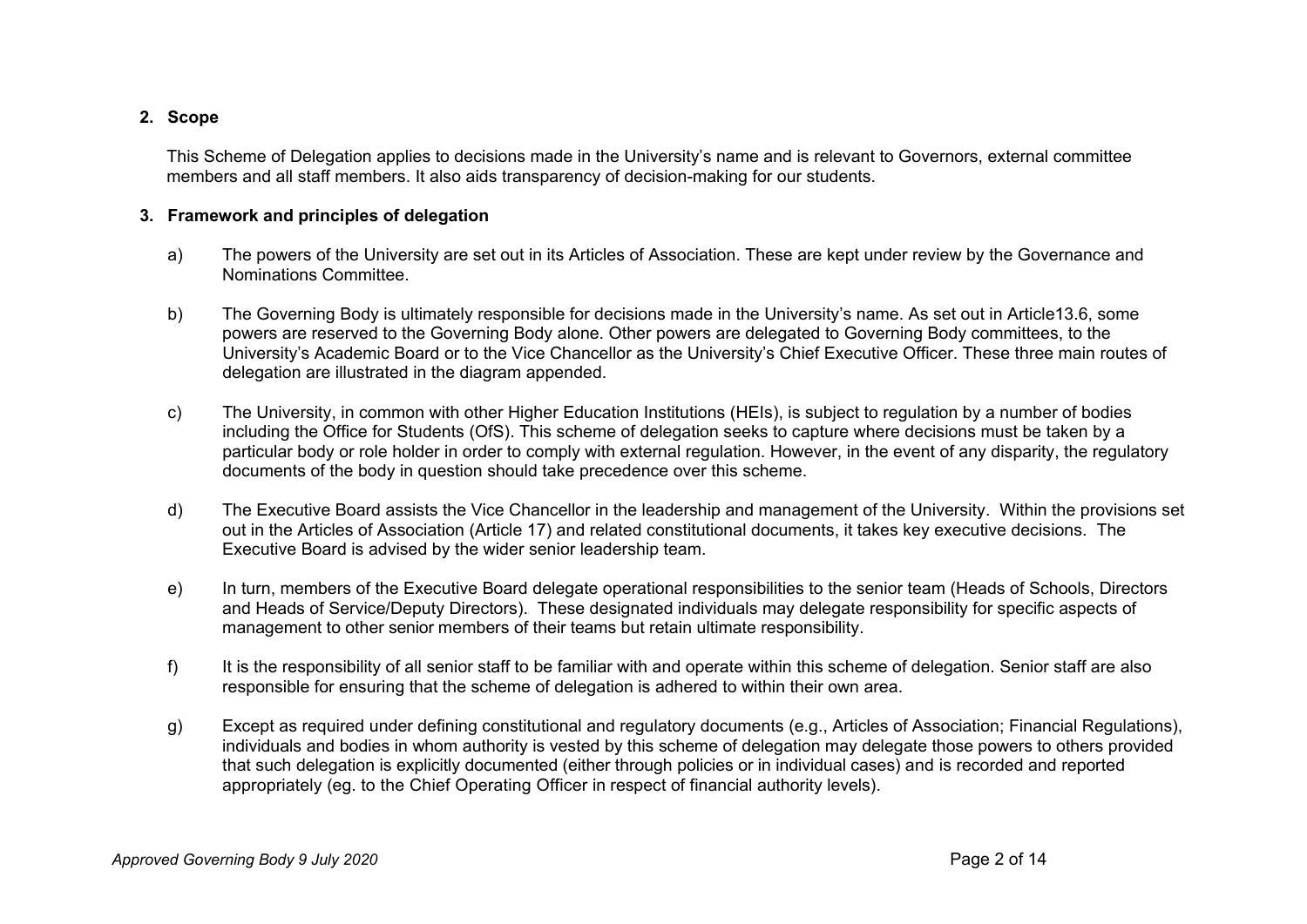# **4. Emergency Decision making**

The University has in place a [Major Incident Plan](https://www.yorksj.ac.uk/major-incident-plan/) which makes provision for decision-making in emergency situations. The University's Major Incident Co-ordinator is the University Secretary.

# **5. Process for Approval and Review**

The scheme of delegation will be reviewed annually by the Executive Board before submission to Governance and Nominations Committee for recommendation to Governing Body for approval. It is the responsibility of the University Secretary to keep the scheme under review.

NOTES: The table below shows the highest level of internal approval required (**bold**). Where another body has a responsibility for making recommendations to the higher body, this is also shown. Approval required by external bodies is not shown here.

'And' is used to indicate that approval is required from all named role holders. 'Or' is used to indicate that any designated role holder may make the decision.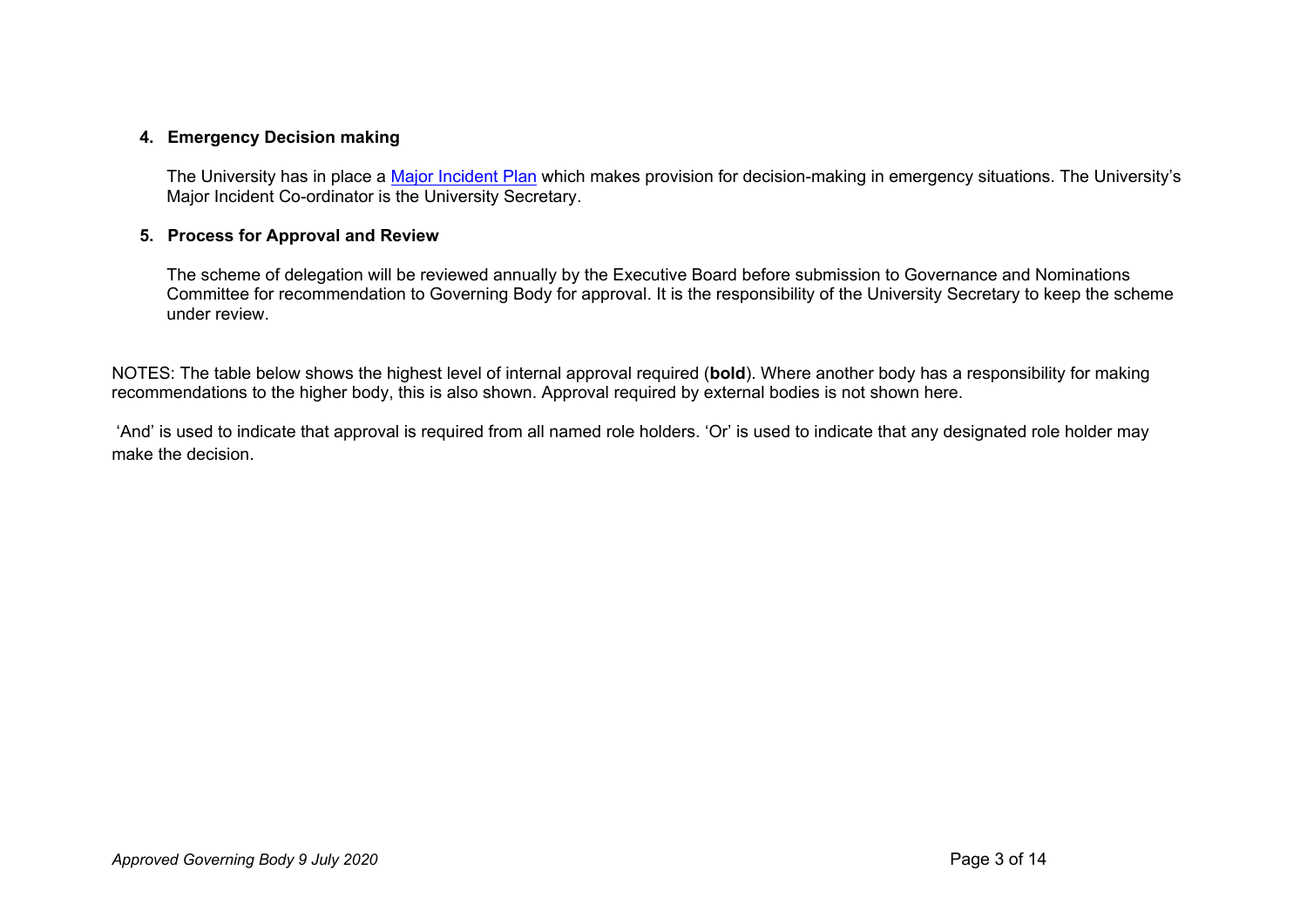| <b>Area of responsibility</b>          | <b>Governing</b><br><b>Body</b>  | <b>Academic</b><br><b>Board</b> | <b>Committee</b><br>(named) | <b>Vice</b><br><b>Chancellor</b> | <b>Executive</b><br><b>Board</b><br>member | <b>Senior Team</b><br>member<br>(named) | <b>Other Role</b><br>holder |  |  |  |  |
|----------------------------------------|----------------------------------|---------------------------------|-----------------------------|----------------------------------|--------------------------------------------|-----------------------------------------|-----------------------------|--|--|--|--|
|                                        |                                  |                                 |                             |                                  | (named)                                    |                                         |                             |  |  |  |  |
|                                        | <b>Governance and compliance</b> |                                 |                             |                                  |                                            |                                         |                             |  |  |  |  |
| Approval of Articles of                | $\checkmark$                     |                                 | $\checkmark$ (G&N)          |                                  |                                            |                                         |                             |  |  |  |  |
| Association (subject to                |                                  |                                 |                             |                                  |                                            |                                         |                             |  |  |  |  |
| Privy Council approval)                |                                  |                                 |                             |                                  |                                            |                                         |                             |  |  |  |  |
| Approval of Strategic                  | $\blacktriangledown$             |                                 |                             |                                  | $\checkmark$                               |                                         |                             |  |  |  |  |
| Plan, including mission,               |                                  |                                 |                             |                                  |                                            |                                         |                             |  |  |  |  |
| vision and values                      |                                  |                                 |                             |                                  |                                            |                                         |                             |  |  |  |  |
| <b>Approval of Financial</b>           | $\overline{\checkmark}$          |                                 | $\checkmark$ (FCDC)         |                                  |                                            |                                         |                             |  |  |  |  |
| Regulations (University,               |                                  |                                 |                             |                                  |                                            |                                         |                             |  |  |  |  |
| subsidiaries and                       |                                  |                                 |                             |                                  |                                            |                                         |                             |  |  |  |  |
| students)                              |                                  |                                 |                             |                                  |                                            |                                         |                             |  |  |  |  |
| Approval of Student                    |                                  | ✓                               | $\checkmark$ (PC)           |                                  |                                            |                                         |                             |  |  |  |  |
| <b>Financial Regulations and</b>       |                                  |                                 |                             |                                  |                                            |                                         |                             |  |  |  |  |
| Refund and                             |                                  |                                 |                             |                                  |                                            |                                         |                             |  |  |  |  |
| <b>Compensation Policy</b>             |                                  |                                 |                             |                                  |                                            |                                         |                             |  |  |  |  |
| Establishment or                       | $\checkmark$                     |                                 | $\checkmark$ (G&N)          |                                  |                                            |                                         |                             |  |  |  |  |
| dissolution of Governing               |                                  |                                 |                             |                                  |                                            |                                         |                             |  |  |  |  |
| Body committee or sub-                 |                                  |                                 |                             |                                  |                                            |                                         |                             |  |  |  |  |
| committee                              | $\checkmark$                     |                                 |                             |                                  |                                            |                                         |                             |  |  |  |  |
| Annual accountability                  |                                  |                                 | $\checkmark$ (AuC)          |                                  | $\checkmark$                               |                                         |                             |  |  |  |  |
| returns to the OfS                     | $\overline{\checkmark}$          |                                 |                             |                                  |                                            |                                         |                             |  |  |  |  |
| Appointment (and re-                   |                                  |                                 | $\checkmark$ (AuC)          |                                  |                                            |                                         |                             |  |  |  |  |
| appointment) of internal               |                                  |                                 |                             |                                  |                                            |                                         |                             |  |  |  |  |
| and external auditors                  | $\checkmark$                     |                                 |                             |                                  |                                            |                                         |                             |  |  |  |  |
| Establishment or winding               |                                  |                                 | $\checkmark$ (FCDC)         |                                  |                                            |                                         |                             |  |  |  |  |
| up of spin-off or                      |                                  |                                 |                             |                                  |                                            |                                         |                             |  |  |  |  |
| subsidiary company or                  |                                  |                                 |                             |                                  |                                            |                                         |                             |  |  |  |  |
| any other venture that<br>requires the |                                  |                                 |                             |                                  |                                            |                                         |                             |  |  |  |  |
| establishment of a                     |                                  |                                 |                             |                                  |                                            |                                         |                             |  |  |  |  |
| separate legal entity                  |                                  |                                 |                             |                                  |                                            |                                         |                             |  |  |  |  |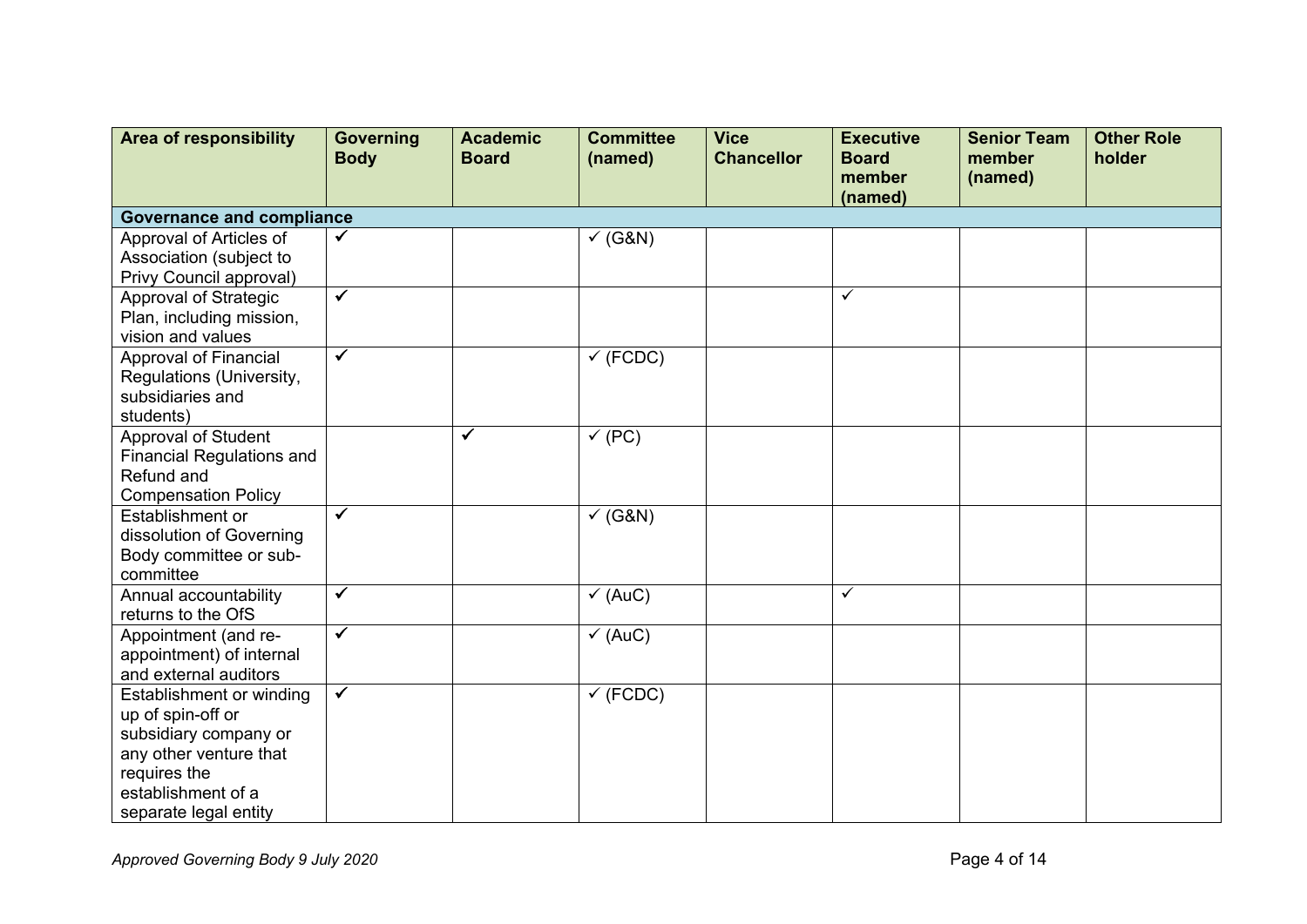| <b>Area of responsibility</b> | <b>Governing</b><br><b>Body</b> | <b>Academic</b><br><b>Board</b> | <b>Committee</b><br>(named) | <b>Vice</b><br><b>Chancellor</b> | <b>Executive</b><br><b>Board</b><br>member | <b>Senior Team</b><br>member | <b>Other Role</b><br>holder |
|-------------------------------|---------------------------------|---------------------------------|-----------------------------|----------------------------------|--------------------------------------------|------------------------------|-----------------------------|
|                               |                                 |                                 |                             |                                  | (named)                                    | (named)                      |                             |
| Use of University assets      |                                 |                                 | $\checkmark$ (FCDC)         |                                  |                                            |                              |                             |
| by spin-out companies         |                                 |                                 |                             |                                  |                                            |                              |                             |
| Shareholding in another       | $\checkmark$                    |                                 | $\checkmark$ (FCDC or       |                                  |                                            |                              |                             |
| legal entity                  |                                 |                                 | $G&N-$                      |                                  |                                            |                              |                             |
|                               |                                 |                                 | depending on                |                                  |                                            |                              |                             |
|                               |                                 |                                 | nature of                   |                                  |                                            |                              |                             |
|                               |                                 |                                 | venture)                    |                                  |                                            |                              |                             |
| Review and approval of        | $\checkmark$                    |                                 | $\checkmark$ (G&N)          |                                  |                                            |                              |                             |
| constitutional                |                                 |                                 |                             |                                  |                                            |                              |                             |
| arrangements relating to      |                                 |                                 |                             |                                  |                                            |                              |                             |
| the Students' Union (SU)      |                                 |                                 |                             |                                  |                                            |                              |                             |
| Review and approval of        | $\blacktriangledown$            |                                 | $\checkmark$ (FCDC)         |                                  |                                            |                              |                             |
| SU audited financial          |                                 |                                 |                             |                                  |                                            |                              |                             |
| statements                    |                                 |                                 |                             |                                  |                                            |                              |                             |
| Approval of Academic          |                                 | ✓                               | $\checkmark$ (QSC)          |                                  |                                            |                              |                             |
| Regulations                   |                                 |                                 | $\checkmark$ (HDF),         |                                  |                                            |                              |                             |
|                               |                                 |                                 | honorary                    |                                  |                                            |                              |                             |
|                               |                                 |                                 | degrees                     |                                  |                                            |                              |                             |
| Approval of SU annual         |                                 |                                 | $\checkmark$ (FCDC)         |                                  |                                            |                              |                             |
| budget                        |                                 |                                 |                             |                                  |                                            |                              |                             |
| Constitution and terms of     | $\checkmark$ Parent             | $\checkmark$ Parent             | $\checkmark$ Parent         |                                  |                                            |                              |                             |
| reference of committee or     | body of the                     | body of the                     | body of the                 |                                  |                                            |                              |                             |
| formal body and changes       | committee or                    | committee or                    | committee or                |                                  |                                            |                              |                             |
| to the same                   | body<br>✓                       | body                            | body                        |                                  |                                            |                              |                             |
| Appointment of                |                                 |                                 | $\checkmark$ (G&N)          |                                  |                                            |                              |                             |
| nominated officers for        |                                 |                                 |                             |                                  |                                            |                              |                             |
| University                    |                                 |                                 |                             |                                  |                                            |                              |                             |
| subsidiary/associated         |                                 |                                 |                             |                                  |                                            |                              |                             |
| company                       |                                 |                                 |                             | $\checkmark$                     |                                            |                              |                             |
| Decisions on overall          |                                 |                                 |                             |                                  |                                            |                              |                             |
| management structure          | $\checkmark$                    | $\blacktriangledown$            |                             |                                  | $\checkmark$                               |                              |                             |
| <b>University Policy</b>      |                                 |                                 |                             |                                  |                                            |                              |                             |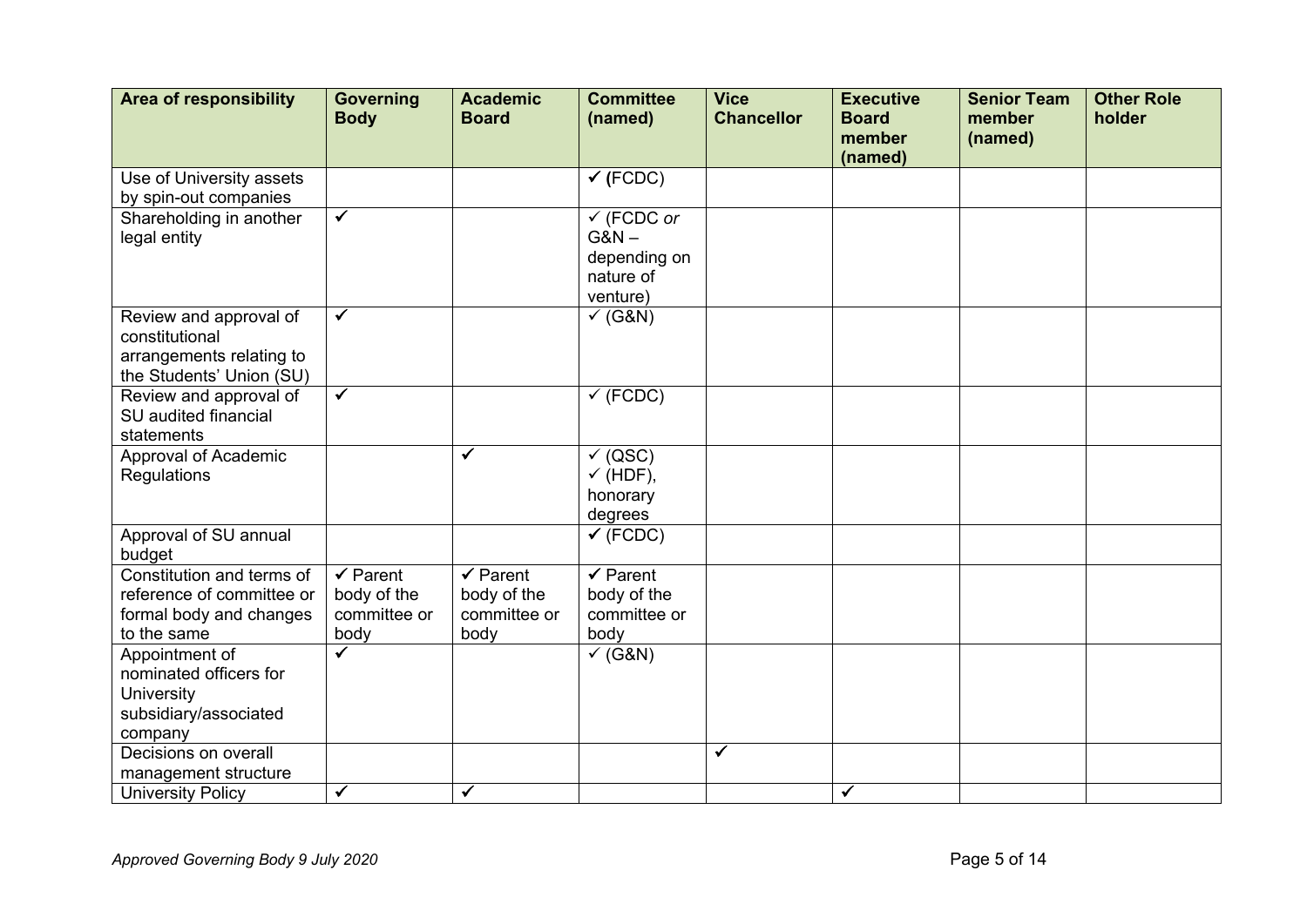| <b>Area of responsibility</b>                                                                                                                                                                  | <b>Governing</b><br><b>Body</b> | <b>Academic</b><br><b>Board</b> | <b>Committee</b><br>(named)            | <b>Vice</b><br><b>Chancellor</b> | <b>Executive</b><br><b>Board</b><br>member | <b>Senior Team</b><br>member<br>(named) | <b>Other Role</b><br>holder |
|------------------------------------------------------------------------------------------------------------------------------------------------------------------------------------------------|---------------------------------|---------------------------------|----------------------------------------|----------------------------------|--------------------------------------------|-----------------------------------------|-----------------------------|
|                                                                                                                                                                                                |                                 |                                 |                                        |                                  | (named)                                    |                                         |                             |
| Authorisation of external<br>speakers under the<br>Freedom of Speech<br>Policy                                                                                                                 |                                 |                                 |                                        |                                  | $V$ (US)                                   |                                         |                             |
| Release of information in<br>response to requests<br>under the Freedom of<br>Information Act, other<br>than information already<br>published through the<br>University's Publication<br>Scheme |                                 |                                 |                                        |                                  | $V$ (US)                                   |                                         |                             |
| Designation of major<br>incident                                                                                                                                                               |                                 |                                 |                                        |                                  | V(US)                                      |                                         |                             |
| Release of data to third<br>parties under the Data<br><b>Protection Act</b>                                                                                                                    |                                 |                                 |                                        |                                  | $\sqrt{(US)}$                              |                                         |                             |
| Decision to enter into<br>litigation where there is a<br>significant reputational or<br>financial risk                                                                                         | $\checkmark$                    |                                 |                                        |                                  | $\checkmark$                               |                                         |                             |
| <b>Senior appointments</b>                                                                                                                                                                     |                                 |                                 |                                        |                                  |                                            |                                         |                             |
| Appointment and removal<br>of Chancellor                                                                                                                                                       | $\checkmark$                    |                                 | $\checkmark$ (Appointing<br>Committee) |                                  |                                            |                                         |                             |
| Appointment and removal<br>of Pro Chancellor and<br><b>Chairman of Governing</b><br>Body                                                                                                       | $\blacktriangledown$            |                                 |                                        |                                  |                                            |                                         |                             |
| Appointment and removal<br>Deputy Pro Chancellor<br>and Deputy Chairman                                                                                                                        | $\overline{\checkmark}$         |                                 |                                        |                                  |                                            |                                         |                             |
| Appointment and removal<br>of Vice Chancellor                                                                                                                                                  | $\checkmark$                    |                                 |                                        |                                  |                                            |                                         |                             |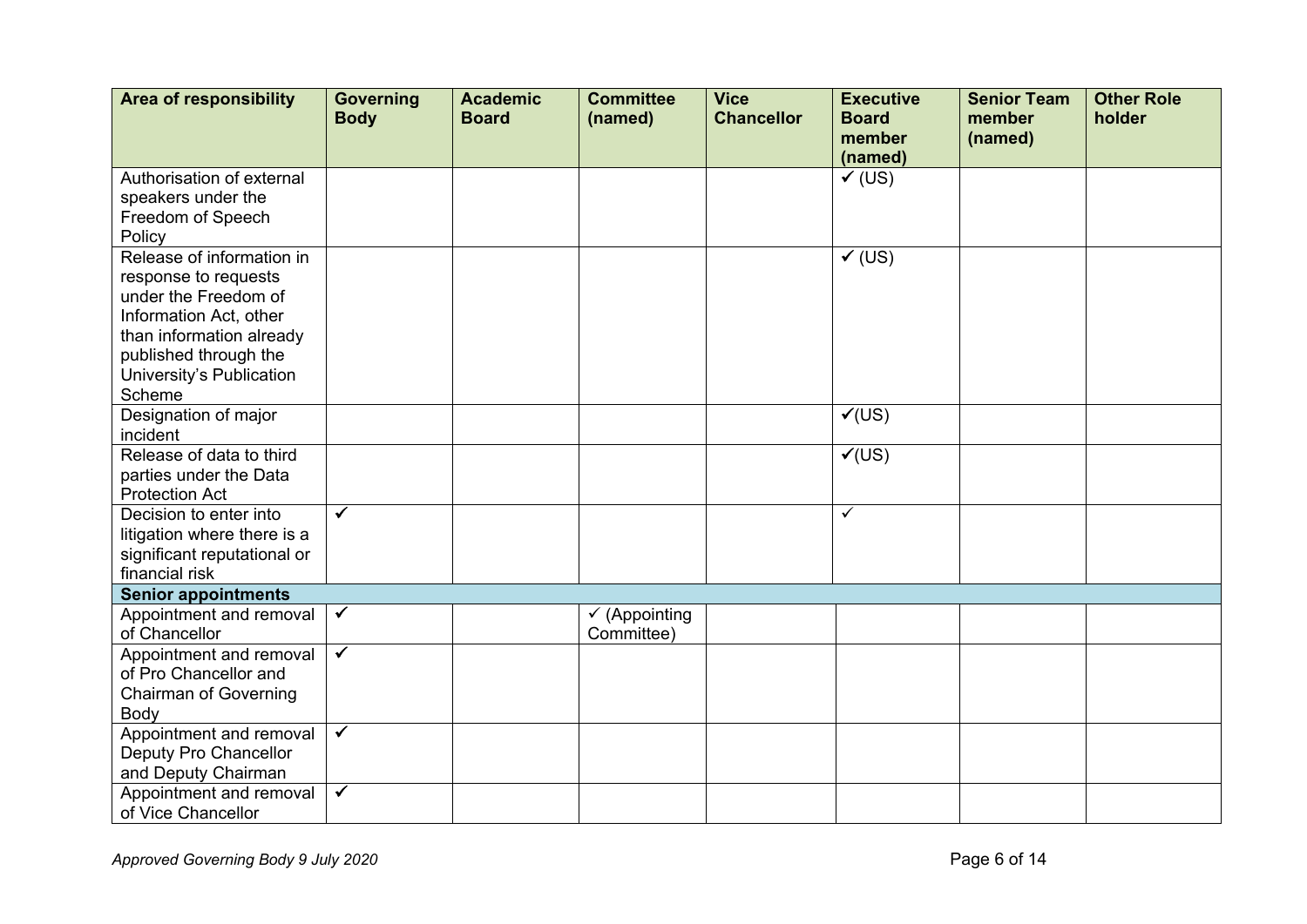| <b>Area of responsibility</b>                                                                       | <b>Governing</b><br><b>Body</b> | <b>Academic</b><br><b>Board</b> | <b>Committee</b><br>(named) | <b>Vice</b><br><b>Chancellor</b> | <b>Executive</b><br><b>Board</b><br>member<br>(named) | <b>Senior Team</b><br>member<br>(named) | <b>Other Role</b><br>holder |
|-----------------------------------------------------------------------------------------------------|---------------------------------|---------------------------------|-----------------------------|----------------------------------|-------------------------------------------------------|-----------------------------------------|-----------------------------|
| Appointment and removal<br>of Governing Body<br>members                                             | $\blacktriangledown$            |                                 | $\checkmark$ (G&N)          |                                  |                                                       |                                         |                             |
| Appointment and removal<br>of Governing Body<br>committee chairs                                    |                                 |                                 | $\checkmark$ (G&N)          |                                  |                                                       |                                         |                             |
| Policy framework for<br>remuneration of<br><b>Executive Board</b><br>members                        | $\checkmark$                    |                                 | ✓<br>(RemCoSLT)             | $\checkmark$                     |                                                       |                                         |                             |
| Policy framework for<br>remuneration of the Vice<br>Chancellor                                      | $\checkmark$                    |                                 | ✓<br>(RemCoVC)              |                                  |                                                       |                                         |                             |
| New employment<br>contracts/changes for<br><b>Executive Board</b><br>members                        |                                 |                                 | ✓<br>(RemCoSLT)             | $\checkmark$                     |                                                       |                                         |                             |
| New employment<br>contract/changes for the<br>Vice Chancellor                                       |                                 |                                 | ✓<br>(RemCoVC)              |                                  |                                                       |                                         |                             |
| Severance payment to<br>members of Executive<br><b>Board</b>                                        |                                 |                                 | ✔<br>(RemCoSLT)             | $\checkmark$                     |                                                       |                                         |                             |
| Severance payment to<br>the Vice Chancellor                                                         |                                 |                                 | $\checkmark$<br>(RemCoVC)   |                                  |                                                       |                                         |                             |
| New employment<br>contracts/<br>contractual changes for<br>Heads of Schools and<br><b>Directors</b> |                                 |                                 |                             | $\overline{\checkmark}$          |                                                       |                                         |                             |
| Severance payments to<br>Heads of Schools and<br><b>Directors</b>                                   |                                 |                                 |                             | $\checkmark$                     |                                                       |                                         |                             |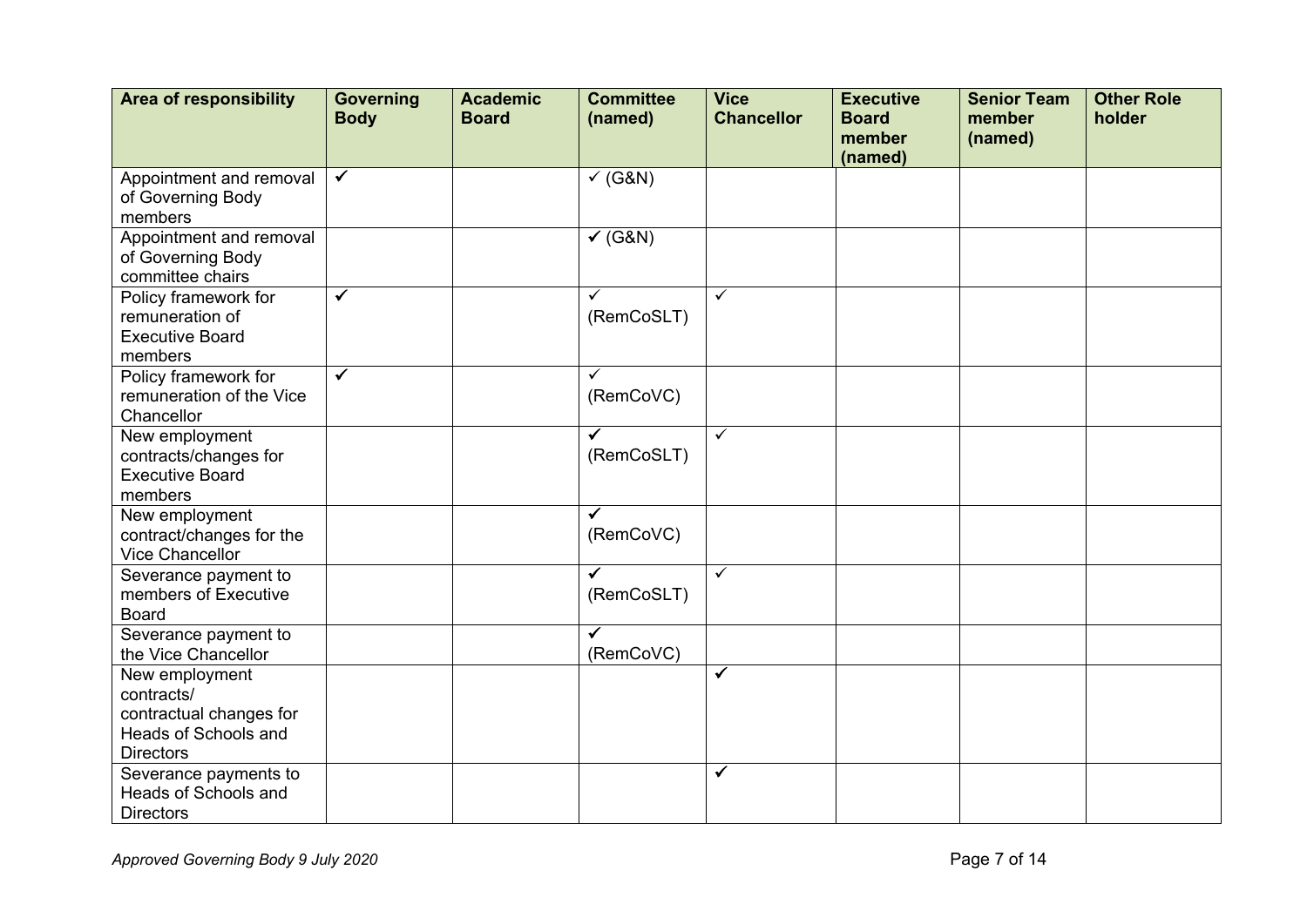<span id="page-7-0"></span>

| <b>Area of responsibility</b>                         | <b>Governing</b><br><b>Body</b> | <b>Academic</b><br><b>Board</b> | <b>Committee</b><br>(named) | <b>Vice</b><br><b>Chancellor</b> | <b>Executive</b><br><b>Board</b><br>member | <b>Senior Team</b><br>member<br>(named) | <b>Other Role</b><br>holder |
|-------------------------------------------------------|---------------------------------|---------------------------------|-----------------------------|----------------------------------|--------------------------------------------|-----------------------------------------|-----------------------------|
|                                                       |                                 |                                 |                             |                                  | (named)                                    |                                         |                             |
| Appointment and<br>termination of                     |                                 |                                 | (RemCoSLT)                  | $\checkmark$                     |                                            |                                         |                             |
| employment of Executive<br>Board members <sup>1</sup> |                                 |                                 |                             |                                  |                                            |                                         |                             |
| excluding the Vice                                    |                                 |                                 |                             |                                  |                                            |                                         |                             |
| Chancellor                                            |                                 |                                 |                             |                                  |                                            |                                         |                             |
| <b>Expenses: Vice</b>                                 | $\checkmark$ (Chair of          |                                 |                             |                                  |                                            |                                         |                             |
| Chancellor                                            | FCDC or                         |                                 |                             |                                  |                                            |                                         |                             |
|                                                       | Chairman of                     |                                 |                             |                                  |                                            |                                         |                             |
|                                                       | Governing                       |                                 |                             |                                  |                                            |                                         |                             |
|                                                       | Body)                           |                                 |                             |                                  |                                            |                                         |                             |
| <b>Expenses: Executive</b>                            |                                 |                                 |                             | ✓                                |                                            |                                         |                             |
| Board members                                         |                                 |                                 |                             |                                  |                                            |                                         |                             |
| <b>Expenses: Governors</b>                            |                                 |                                 |                             | ✓                                | $\checkmark$ (or US)                       |                                         |                             |
| <b>General Staff Employment</b>                       |                                 |                                 |                             |                                  |                                            |                                         |                             |
| Appointment of honorary                               |                                 | ✔                               |                             |                                  | $\checkmark$ (DVC)                         |                                         |                             |
| positions as approved by                              |                                 |                                 |                             |                                  |                                            |                                         |                             |
| Academic Board                                        |                                 |                                 |                             |                                  |                                            |                                         |                             |
| Academic Promotions,                                  |                                 |                                 | $\checkmark$ (Academic      |                                  |                                            |                                         |                             |
| including the award of                                |                                 |                                 | Promotions                  |                                  |                                            |                                         |                             |
| <b>Emeritus Professor</b>                             |                                 |                                 | Committee)                  |                                  |                                            |                                         |                             |
| Nationally agreed cost of                             |                                 |                                 |                             | $\checkmark$                     | V(COO)                                     | $\checkmark$ (or DHR)                   |                             |
| living pay increases                                  |                                 |                                 |                             |                                  |                                            |                                         |                             |
| Termination of                                        |                                 |                                 |                             | ✓                                | $\checkmark$ (relevant                     |                                         |                             |
| employment                                            |                                 |                                 |                             |                                  | member)                                    |                                         |                             |
| On performance grounds                                |                                 |                                 |                             |                                  |                                            |                                         |                             |
| (disciplinary or capability)                          |                                 |                                 |                             |                                  |                                            |                                         |                             |
| indicated in italics                                  |                                 |                                 |                             |                                  |                                            |                                         |                             |
| Termination of                                        |                                 |                                 |                             |                                  |                                            |                                         | $\sqrt{P}$ rime             |
| employment during                                     |                                 |                                 |                             |                                  |                                            |                                         | <b>Budget Holders</b>       |
| probationary period                                   |                                 |                                 |                             |                                  |                                            |                                         |                             |

<sup>&</sup>lt;sup>1</sup> The Governing Body has a specified role in the processes of appointment and removal of the Secretary to the Governing Body (Articles of Association)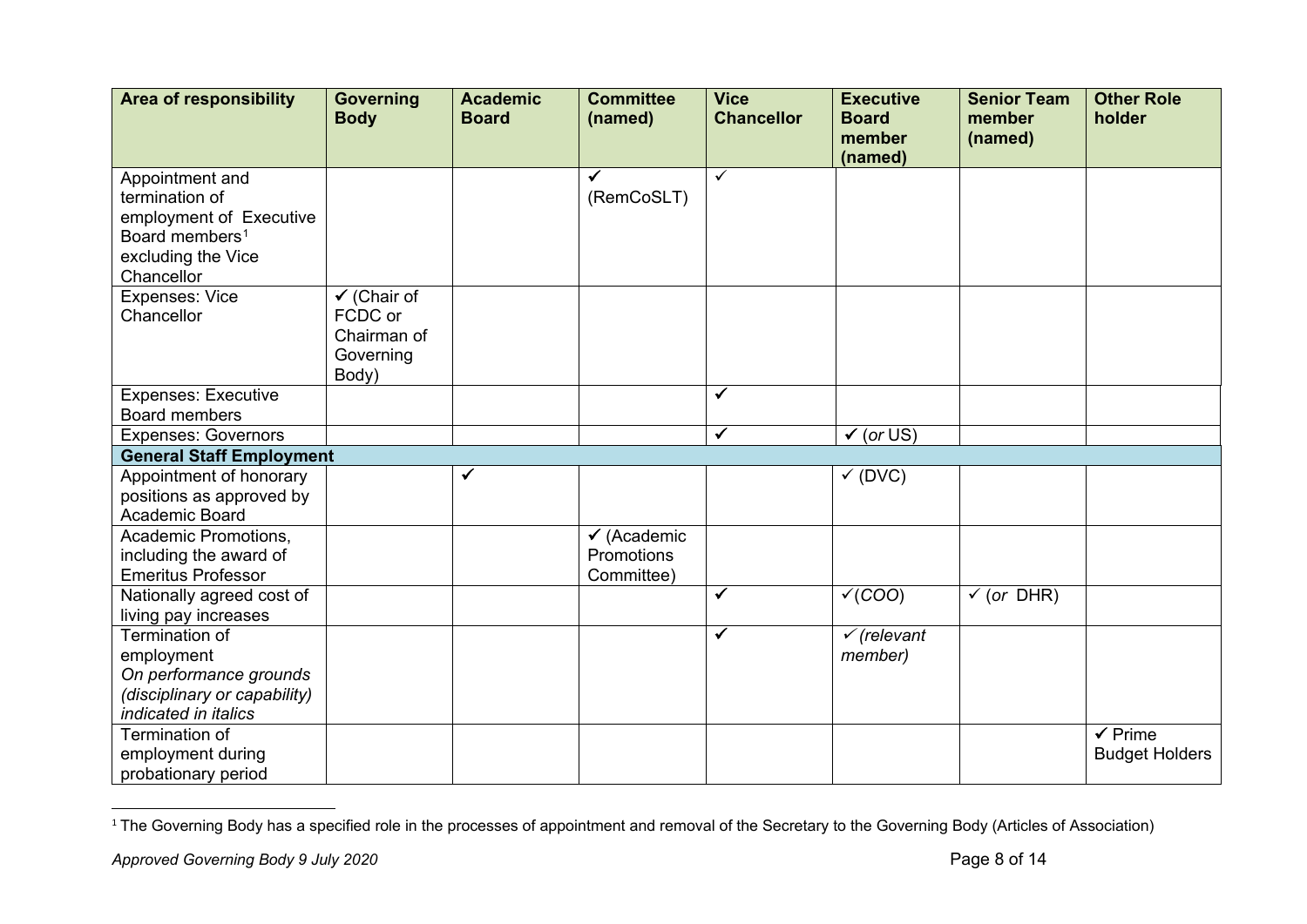| <b>Area of responsibility</b>                                                                                            | <b>Governing</b><br><b>Body</b> | <b>Academic</b><br><b>Board</b> | <b>Committee</b><br>(named) | <b>Vice</b><br><b>Chancellor</b> | <b>Executive</b><br><b>Board</b><br>member                        | <b>Senior Team</b><br>member<br>(named) | <b>Other Role</b><br>holder                  |
|--------------------------------------------------------------------------------------------------------------------------|---------------------------------|---------------------------------|-----------------------------|----------------------------------|-------------------------------------------------------------------|-----------------------------------------|----------------------------------------------|
|                                                                                                                          |                                 |                                 |                             |                                  | (named)                                                           |                                         |                                              |
| New employment<br>contracts                                                                                              |                                 |                                 |                             |                                  | $\checkmark$                                                      |                                         |                                              |
| Change to existing<br>contracts (including pay<br>increases other than<br>nationally agreed cost of<br>living increases) |                                 |                                 |                             |                                  | $\checkmark$ or relevant<br>EB member<br>and DHR                  |                                         |                                              |
| Individual severance<br>payments                                                                                         |                                 |                                 |                             |                                  | $\checkmark$ relevant<br>member of EB<br>advised by<br><b>DHR</b> |                                         |                                              |
| New payroll deduction<br>schemes                                                                                         |                                 |                                 |                             |                                  | $\checkmark$ (COO or<br>DHR)                                      |                                         |                                              |
| Additional, non-<br>contractual payroll<br>payments to staff                                                             |                                 |                                 |                             |                                  | $\checkmark$ (COO)                                                |                                         |                                              |
| Advances to employees<br>in cases of hardship due<br>to administrative error or<br>delay                                 |                                 |                                 |                             |                                  | $\checkmark$ (COO)                                                |                                         | $\checkmark$ (or HHR)                        |
| Repayment plans for<br>payroll debt (current<br>employments)                                                             |                                 |                                 |                             |                                  | $\sqrt{(COO)}$                                                    |                                         | $\sqrt{(or HHR)}$                            |
| For past employees<br>shown in italics                                                                                   |                                 |                                 |                             |                                  | V(COO)                                                            |                                         |                                              |
| Expenses: staff                                                                                                          |                                 |                                 |                             |                                  |                                                                   |                                         | $\checkmark$ (Prime<br><b>Budget Holder)</b> |
| <b>Student matters</b>                                                                                                   |                                 |                                 |                             |                                  |                                                                   |                                         |                                              |
| Student tuition fees, other<br>fees                                                                                      | $\checkmark$                    |                                 | $\checkmark$ (PC)           |                                  |                                                                   |                                         |                                              |
| Accommodation fees                                                                                                       |                                 |                                 | $\checkmark$ (PC)           |                                  |                                                                   |                                         |                                              |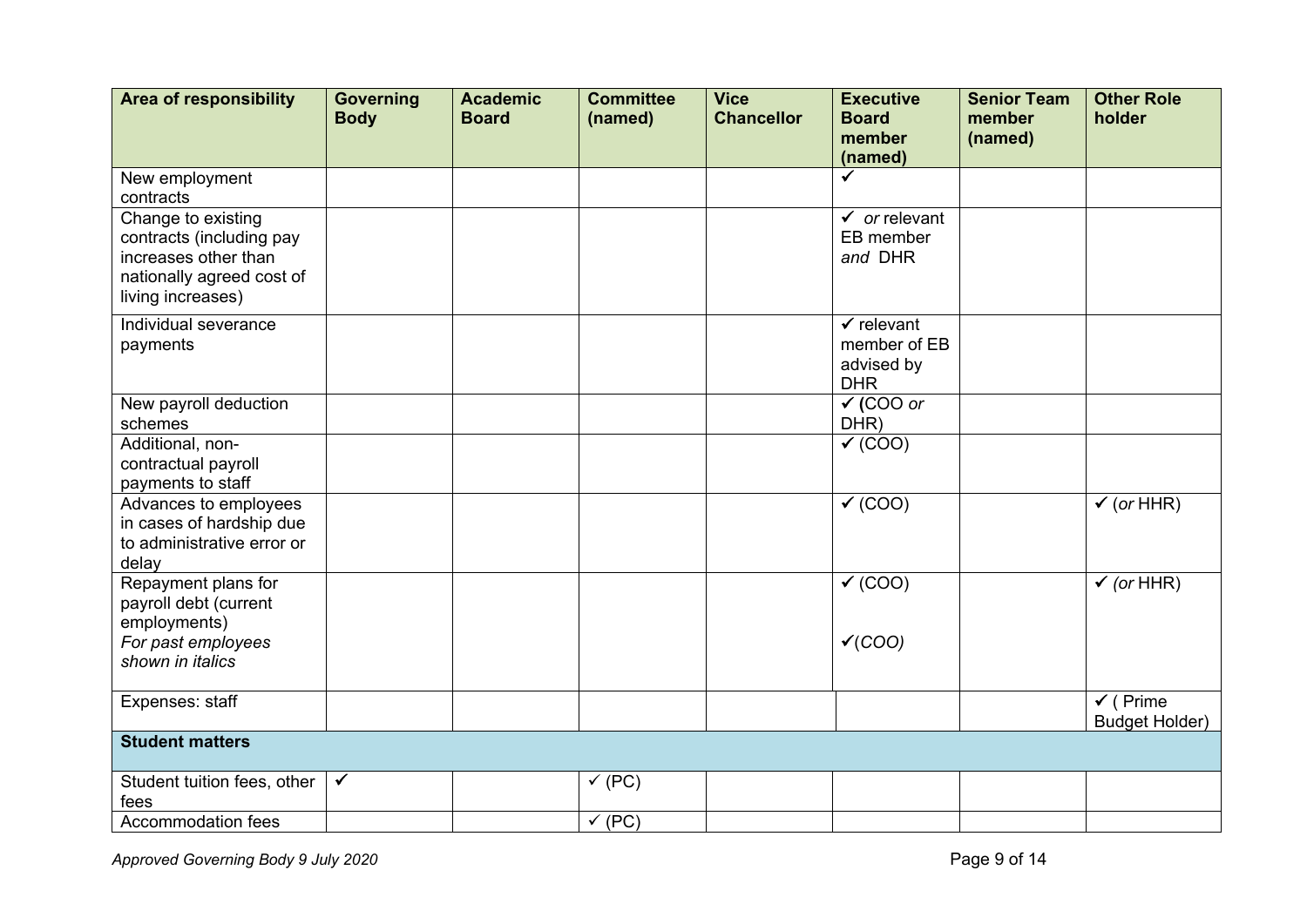| <b>Area of responsibility</b>             | <b>Governing</b><br><b>Body</b> | <b>Academic</b><br><b>Board</b> | <b>Committee</b><br>(named) | <b>Vice</b><br><b>Chancellor</b> | <b>Executive</b><br><b>Board</b> | <b>Senior Team</b><br>member | <b>Other Role</b><br>holder |
|-------------------------------------------|---------------------------------|---------------------------------|-----------------------------|----------------------------------|----------------------------------|------------------------------|-----------------------------|
|                                           |                                 |                                 |                             |                                  | member<br>(named)                | (named)                      |                             |
| <b>Admissions Policy</b>                  |                                 | $\checkmark$                    |                             |                                  |                                  |                              |                             |
| New awards, including                     |                                 | $\overline{\checkmark}$         |                             |                                  |                                  |                              |                             |
| joint awards                              |                                 |                                 |                             |                                  |                                  |                              |                             |
| New programme of study                    |                                 |                                 | $\checkmark$ (QSC)          |                                  |                                  |                              |                             |
| or major amendment                        |                                 |                                 |                             |                                  |                                  |                              |                             |
| Minor amendment to                        |                                 |                                 | $\checkmark$                |                                  |                                  |                              |                             |
| programme of study                        |                                 |                                 | (QSC/PASP)                  |                                  |                                  |                              |                             |
| Suspension or withdrawal                  |                                 |                                 |                             | $\checkmark$                     |                                  | $\checkmark$                 |                             |
| of programme of study                     |                                 |                                 |                             |                                  |                                  |                              |                             |
| Decision to amend                         |                                 |                                 | $\checkmark$ (RRP)          |                                  |                                  |                              |                             |
| <b>Student Protection Plan</b>            |                                 |                                 |                             |                                  |                                  |                              |                             |
| resulting from increased                  |                                 |                                 |                             |                                  |                                  |                              |                             |
| risk to continuation of                   |                                 |                                 |                             |                                  |                                  |                              |                             |
| studies                                   |                                 |                                 |                             |                                  |                                  |                              |                             |
| Policies and procedures                   |                                 |                                 | $\checkmark$ (QSC)          |                                  |                                  |                              |                             |
| relating to the<br>assessment of students |                                 |                                 |                             |                                  |                                  |                              |                             |
| Award of degrees and                      |                                 |                                 | $\checkmark$ (BEPA)         |                                  |                                  |                              |                             |
| other awards to                           |                                 |                                 |                             |                                  |                                  |                              |                             |
| individuals                               |                                 |                                 |                             |                                  |                                  |                              |                             |
| Determination of student                  |                                 |                                 | $\checkmark$ (SACC)         |                                  |                                  |                              |                             |
| academic appeals                          |                                 |                                 |                             |                                  |                                  |                              |                             |
| Determination of student                  |                                 |                                 | $\checkmark$ (SACC)         |                                  |                                  |                              |                             |
| academic misconduct                       |                                 |                                 |                             |                                  |                                  |                              |                             |
| cases                                     |                                 |                                 |                             |                                  |                                  |                              |                             |
| Determination of student                  |                                 |                                 | $\checkmark$ (SACC)         |                                  | $\overline{\checkmark}$ (US)     |                              |                             |
| discipline cases                          |                                 |                                 |                             |                                  |                                  |                              |                             |
| Appointment of external                   |                                 |                                 | $\sqrt{(QSC)}$              |                                  |                                  |                              |                             |
| examiners                                 |                                 |                                 |                             |                                  |                                  |                              |                             |
| Determination of student                  |                                 |                                 |                             |                                  |                                  | $\checkmark$                 |                             |
| complaints                                |                                 |                                 |                             |                                  |                                  |                              |                             |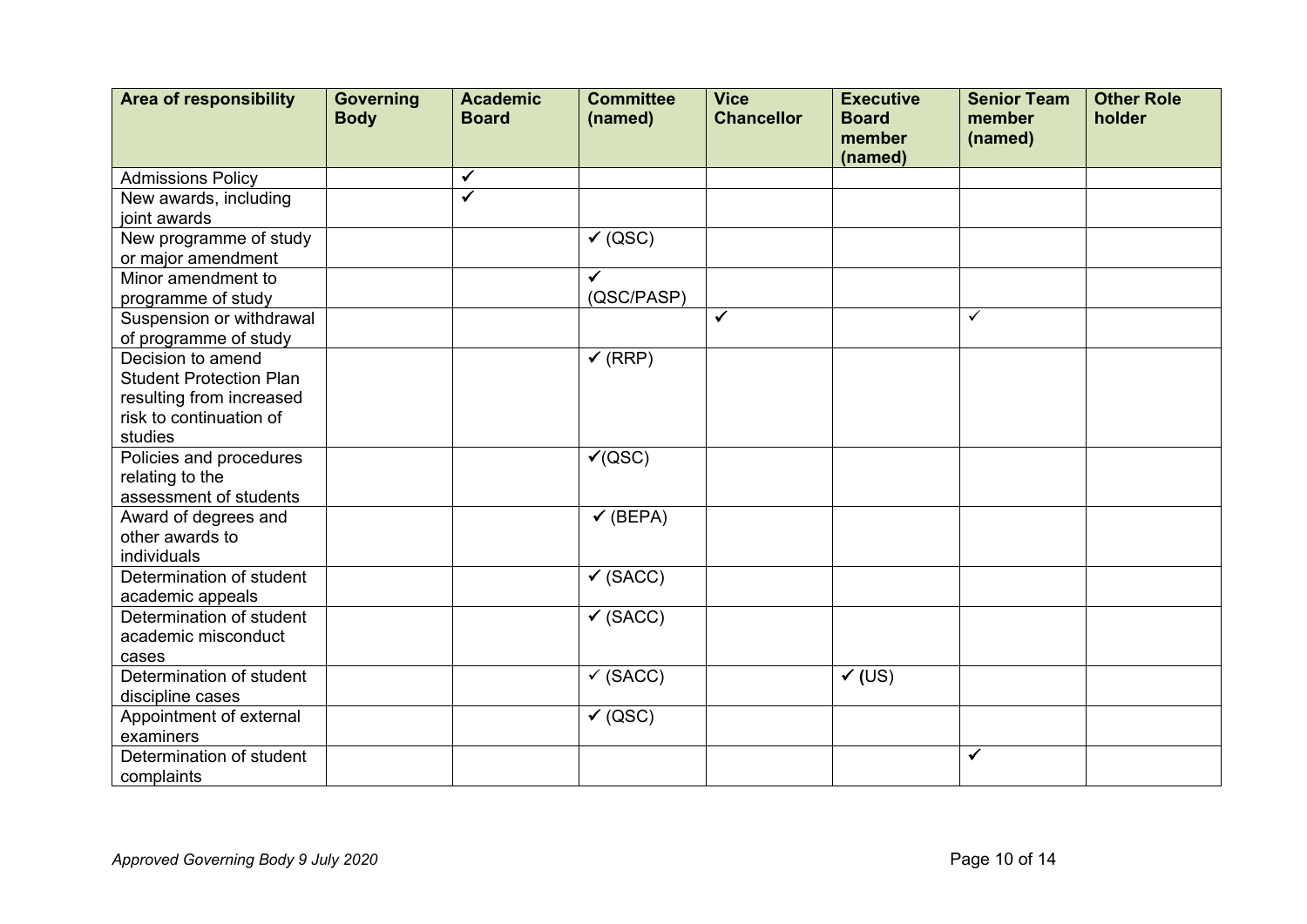| <b>Area of responsibility</b>                                 | <b>Governing</b><br><b>Body</b> | <b>Academic</b><br><b>Board</b> | <b>Committee</b><br>(named) | <b>Vice</b><br><b>Chancellor</b> | <b>Executive</b><br><b>Board</b><br>member<br>(named) | <b>Senior Team</b><br>member<br>(named) | <b>Other Role</b><br>holder |
|---------------------------------------------------------------|---------------------------------|---------------------------------|-----------------------------|----------------------------------|-------------------------------------------------------|-----------------------------------------|-----------------------------|
| Final right of appeal in                                      |                                 |                                 |                             | $\checkmark$                     |                                                       |                                         |                             |
| relation to all student                                       |                                 |                                 |                             |                                  |                                                       |                                         |                             |
| cases                                                         |                                 |                                 |                             |                                  |                                                       |                                         |                             |
| Decisions relating to                                         |                                 |                                 |                             |                                  | $\checkmark$ (COO)                                    |                                         |                             |
| refunds of fees or                                            |                                 |                                 |                             |                                  | $\checkmark$ (US)                                     |                                         |                             |
| compensation in relation                                      |                                 |                                 |                             |                                  |                                                       |                                         |                             |
| to student complaints                                         |                                 |                                 |                             |                                  |                                                       |                                         |                             |
| Authorisation of press                                        |                                 |                                 |                             | ✓                                |                                                       | $\checkmark$                            |                             |
| releases and media                                            |                                 |                                 |                             |                                  |                                                       | (HPACC)                                 |                             |
| interviews                                                    |                                 |                                 |                             |                                  |                                                       |                                         |                             |
| Financial and budgetary matters, including capital investment |                                 |                                 |                             |                                  |                                                       |                                         |                             |
|                                                               |                                 |                                 |                             |                                  |                                                       |                                         |                             |
| Sale or purchase of                                           | $\checkmark$                    |                                 |                             |                                  |                                                       |                                         |                             |
| estate, all property leases                                   |                                 |                                 |                             |                                  |                                                       |                                         |                             |
| granted to or by the                                          |                                 |                                 |                             |                                  |                                                       |                                         |                             |
| University                                                    |                                 |                                 |                             |                                  |                                                       |                                         |                             |
| Annual budget                                                 | ✓                               |                                 | $\checkmark$ (FCDC)         |                                  | $\checkmark$                                          |                                         |                             |
| Annual accounts                                               | $\overline{\checkmark}$         |                                 | $\checkmark$ (AuC)          |                                  |                                                       |                                         |                             |
| <b>Financial transactions</b>                                 | ✓                               |                                 |                             |                                  |                                                       |                                         |                             |
| over £500k (see below                                         |                                 |                                 |                             |                                  |                                                       |                                         |                             |
| regarding bids)                                               |                                 |                                 |                             |                                  |                                                       |                                         |                             |
| Bids for funds over £500k                                     |                                 |                                 |                             | ✓                                | and $\checkmark$ (COO)                                |                                         |                             |
| (e.g., research bids)                                         |                                 |                                 |                             |                                  |                                                       |                                         |                             |
| Investments other than                                        | $\checkmark$                    |                                 |                             |                                  |                                                       |                                         |                             |
| cash deposits                                                 |                                 |                                 |                             |                                  |                                                       |                                         |                             |
| Hedging on borrowings                                         |                                 |                                 | $\checkmark$ (FCDC)         |                                  | $\checkmark$                                          |                                         |                             |
| for more than 6 months                                        |                                 |                                 |                             |                                  |                                                       |                                         |                             |
| Approval of new                                               | $\checkmark$                    |                                 | $\checkmark$ (FCDC)         |                                  |                                                       |                                         |                             |
| overdraft, revolving credit                                   |                                 |                                 |                             |                                  |                                                       |                                         |                             |
| facility, mortgage or other                                   |                                 |                                 |                             |                                  |                                                       |                                         |                             |
| borrowing facilities                                          |                                 |                                 |                             |                                  |                                                       |                                         |                             |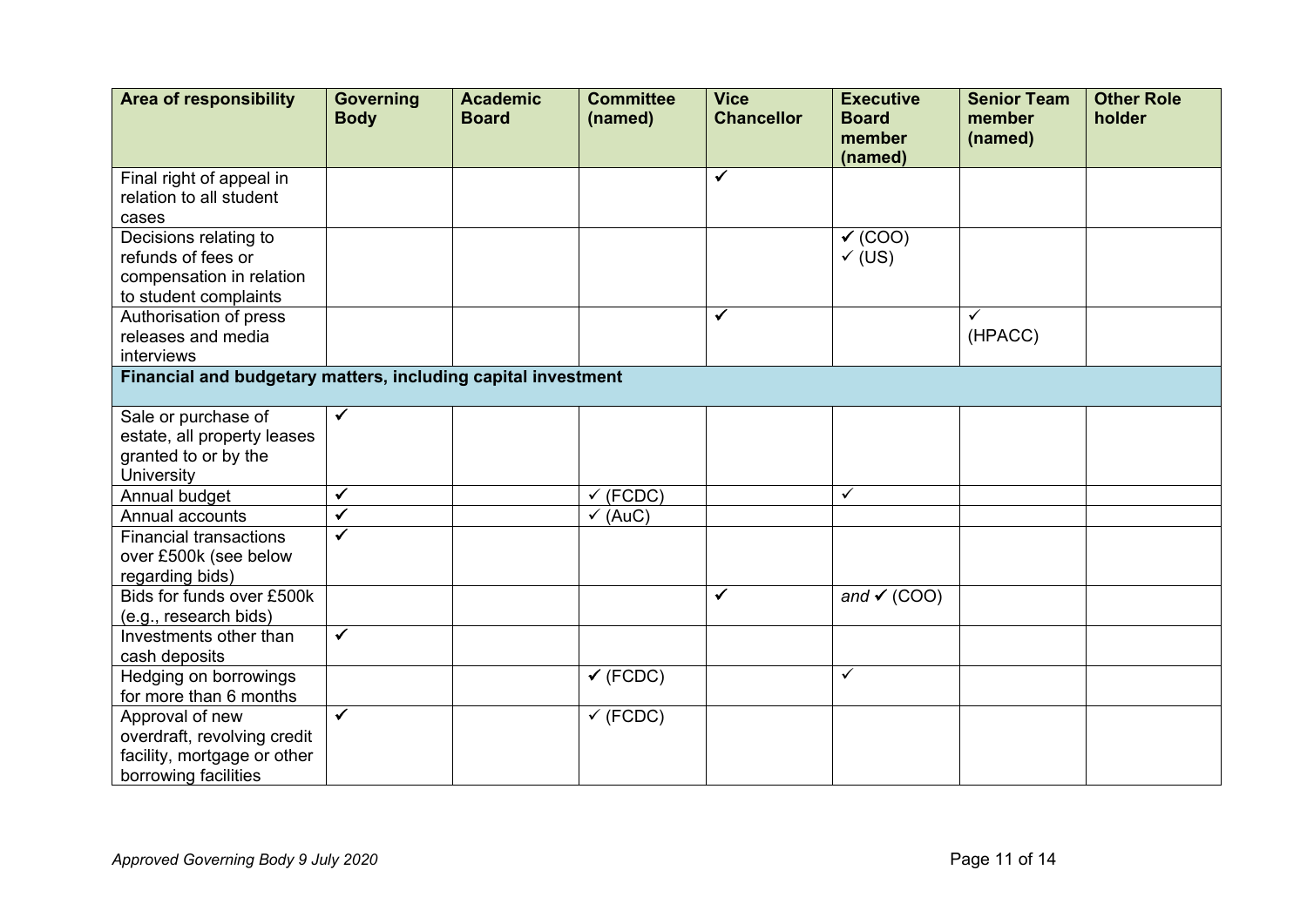| <b>Area of responsibility</b>        | <b>Governing</b><br><b>Body</b> | <b>Academic</b><br><b>Board</b> | <b>Committee</b><br>(named) | <b>Vice</b><br><b>Chancellor</b> | <b>Executive</b><br><b>Board</b> | <b>Senior Team</b><br>member | <b>Other Role</b><br>holder |
|--------------------------------------|---------------------------------|---------------------------------|-----------------------------|----------------------------------|----------------------------------|------------------------------|-----------------------------|
|                                      |                                 |                                 |                             |                                  | member<br>(named)                | (named)                      |                             |
| <b>Financial transactions</b>        |                                 |                                 |                             | ✓                                |                                  |                              |                             |
| between £100,001 and                 |                                 |                                 |                             |                                  |                                  |                              |                             |
| £500k                                |                                 |                                 |                             |                                  |                                  |                              |                             |
| <b>Financial transactions</b>        |                                 |                                 |                             |                                  | $\sqrt{1000}$ or                 |                              |                             |
| between £25,001 and                  |                                 |                                 |                             |                                  | DVC)                             |                              |                             |
| £100k                                |                                 |                                 |                             |                                  |                                  |                              |                             |
| Financial transactions up            |                                 |                                 |                             |                                  | $\checkmark$ (plus               |                              |                             |
| to £25k                              |                                 |                                 |                             |                                  | Directors)                       |                              |                             |
| Severance payments                   | $\checkmark$                    |                                 | $\sqrt{}$ (FCDC)            |                                  |                                  |                              |                             |
| (overall envelope for                |                                 |                                 |                             |                                  |                                  |                              |                             |
| restructuring specified              |                                 |                                 |                             |                                  |                                  |                              |                             |
| within budget)                       |                                 |                                 |                             |                                  |                                  |                              |                             |
| Acceptance of donations              |                                 |                                 |                             | $\checkmark$                     |                                  | $\checkmark$ (HPACC          |                             |
| valued at >£25k                      |                                 |                                 |                             |                                  |                                  | and DF)                      |                             |
| Acceptance of donations              |                                 |                                 |                             |                                  |                                  | $V$ (HPACC                   |                             |
| valued at <£25k                      |                                 |                                 |                             |                                  |                                  | and DF)                      |                             |
| Licensing of intellectual            |                                 |                                 |                             |                                  | V(US)                            |                              |                             |
| property                             |                                 |                                 |                             |                                  |                                  |                              |                             |
| Debt write-off, payroll              |                                 |                                 |                             |                                  |                                  | $\checkmark$ (DF)            |                             |
| debt write off, up to £5k            |                                 |                                 |                             |                                  |                                  |                              |                             |
| Debt write-off, including            |                                 |                                 |                             |                                  | $\checkmark$ (COO)               |                              |                             |
| payroll debt write off, over<br>£5k  |                                 |                                 |                             |                                  |                                  |                              |                             |
| Open/close bank account              |                                 |                                 |                             |                                  | $\checkmark$ (COO)               |                              |                             |
| or set up a bank mandate             |                                 |                                 |                             |                                  |                                  |                              |                             |
| <b>Partnerships and affiliations</b> |                                 |                                 |                             |                                  |                                  |                              |                             |
|                                      |                                 |                                 |                             |                                  |                                  |                              |                             |
| Award of honorary                    |                                 | ✔                               | $\checkmark$ (HDF)          |                                  |                                  |                              |                             |
| degrees and fellowships              |                                 |                                 |                             |                                  |                                  |                              |                             |
| Formal Franchise or                  |                                 | ✓                               | $\checkmark$ (QSC)          |                                  |                                  |                              |                             |
| validation partnership               |                                 |                                 |                             |                                  |                                  |                              |                             |
| agreement                            |                                 |                                 |                             |                                  |                                  |                              |                             |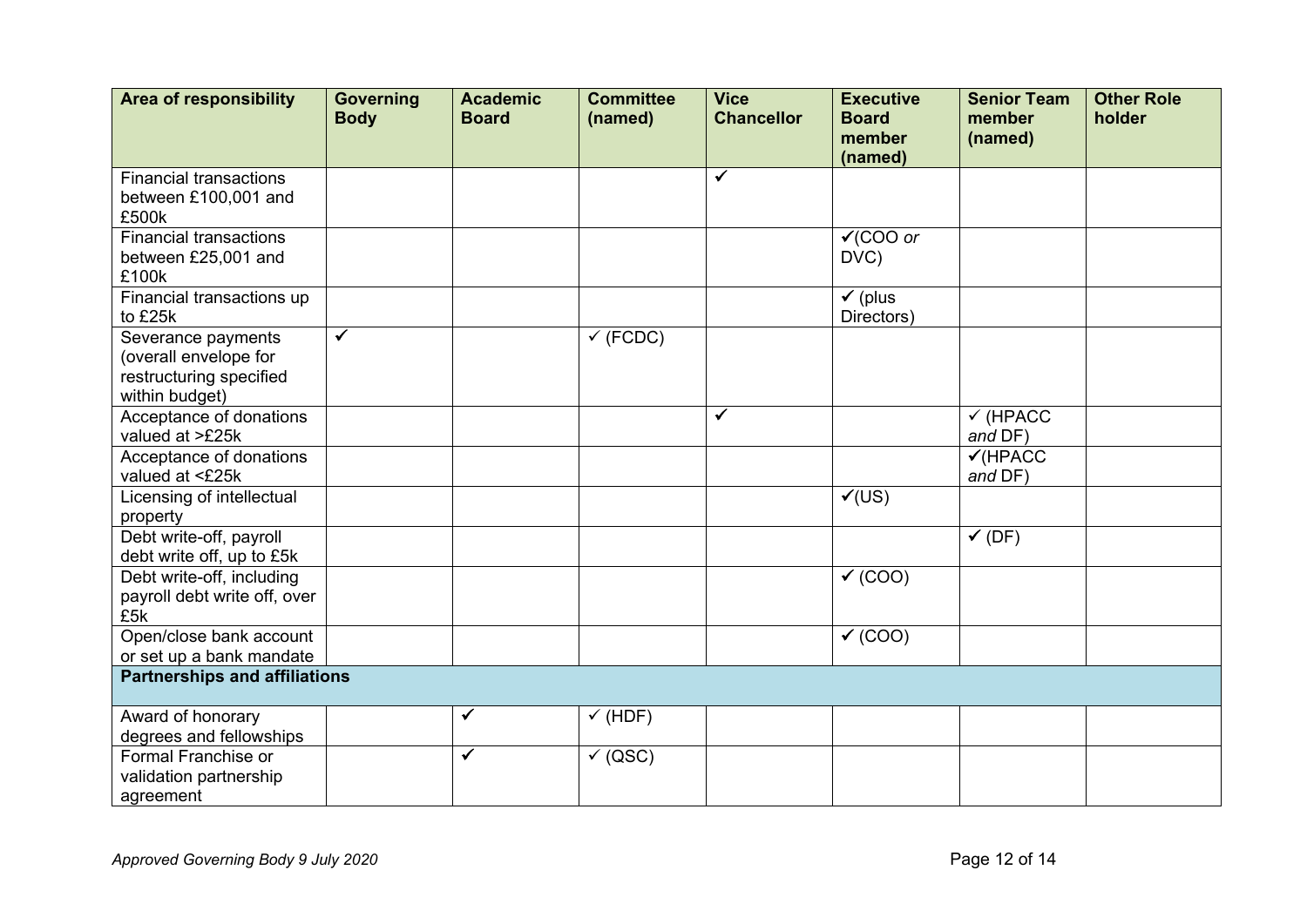| <b>Area of responsibility</b>                | <b>Governing</b><br><b>Body</b> | <b>Academic</b><br><b>Board</b> | <b>Committee</b><br>(named) | <b>Vice</b><br><b>Chancellor</b> | <b>Executive</b><br><b>Board</b><br>member<br>(named) | <b>Senior Team</b><br>member<br>(named) | <b>Other Role</b><br>holder |
|----------------------------------------------|---------------------------------|---------------------------------|-----------------------------|----------------------------------|-------------------------------------------------------|-----------------------------------------|-----------------------------|
| Memorandum of                                |                                 |                                 | $\checkmark$ (DDC)          | $\checkmark$                     | $\checkmark$ (                                        |                                         |                             |
| Understanding                                |                                 |                                 |                             |                                  | PVCAI)                                                |                                         |                             |
| <b>Exchange Agreements</b>                   |                                 |                                 | $\checkmark$ (DDC)          | $\overline{\checkmark}$          |                                                       |                                         |                             |
| Affiliation of the University                |                                 |                                 |                             | ✓                                |                                                       |                                         |                             |
| to national bodies and                       |                                 |                                 |                             |                                  |                                                       |                                         |                             |
| consortia                                    |                                 |                                 |                             |                                  |                                                       |                                         |                             |
| Use of University logo,                      |                                 |                                 |                             |                                  |                                                       | $\checkmark$                            |                             |
| including its use by                         |                                 |                                 |                             |                                  |                                                       | HPACC)                                  |                             |
| partners<br><b>Statement of Intent</b>       |                                 |                                 |                             |                                  | $\checkmark$<br>(US)                                  |                                         |                             |
|                                              |                                 |                                 |                             |                                  |                                                       | Head of                                 |                             |
| Research agreements<br>(subject to sign-offs |                                 |                                 |                             |                                  |                                                       | School                                  |                             |
| relating to financial                        |                                 |                                 |                             |                                  |                                                       |                                         |                             |
| thresholds)                                  |                                 |                                 |                             |                                  |                                                       |                                         |                             |
| <b>Material Transfer</b>                     |                                 |                                 |                             |                                  |                                                       | Head of                                 |                             |
| Agreements (biomedical                       |                                 |                                 |                             |                                  |                                                       | School                                  |                             |
| materials)                                   |                                 |                                 |                             |                                  |                                                       |                                         |                             |
| <b>Legal contracts</b>                       |                                 |                                 |                             |                                  |                                                       |                                         |                             |
|                                              |                                 |                                 |                             |                                  |                                                       |                                         |                             |
| Contracts not subject to                     |                                 |                                 |                             |                                  |                                                       |                                         |                             |
| special treatment by virtue                  |                                 |                                 |                             |                                  |                                                       |                                         |                             |
| of type or value as                          |                                 |                                 |                             |                                  |                                                       |                                         |                             |
| specified elsewhere                          |                                 |                                 |                             |                                  |                                                       |                                         |                             |
| Contracts requiring data                     |                                 |                                 |                             |                                  | $\checkmark$ (US as                                   |                                         |                             |
| sharing agreements                           |                                 |                                 |                             |                                  | DPO or EB                                             |                                         |                             |
| (irrespective of financial                   |                                 |                                 |                             |                                  | member of                                             |                                         |                             |
| value)                                       |                                 |                                 |                             |                                  | relevant                                              |                                         |                             |
|                                              |                                 |                                 |                             |                                  | area)                                                 |                                         |                             |
| <b>Eviction notice</b>                       |                                 |                                 |                             | $\checkmark$                     |                                                       |                                         |                             |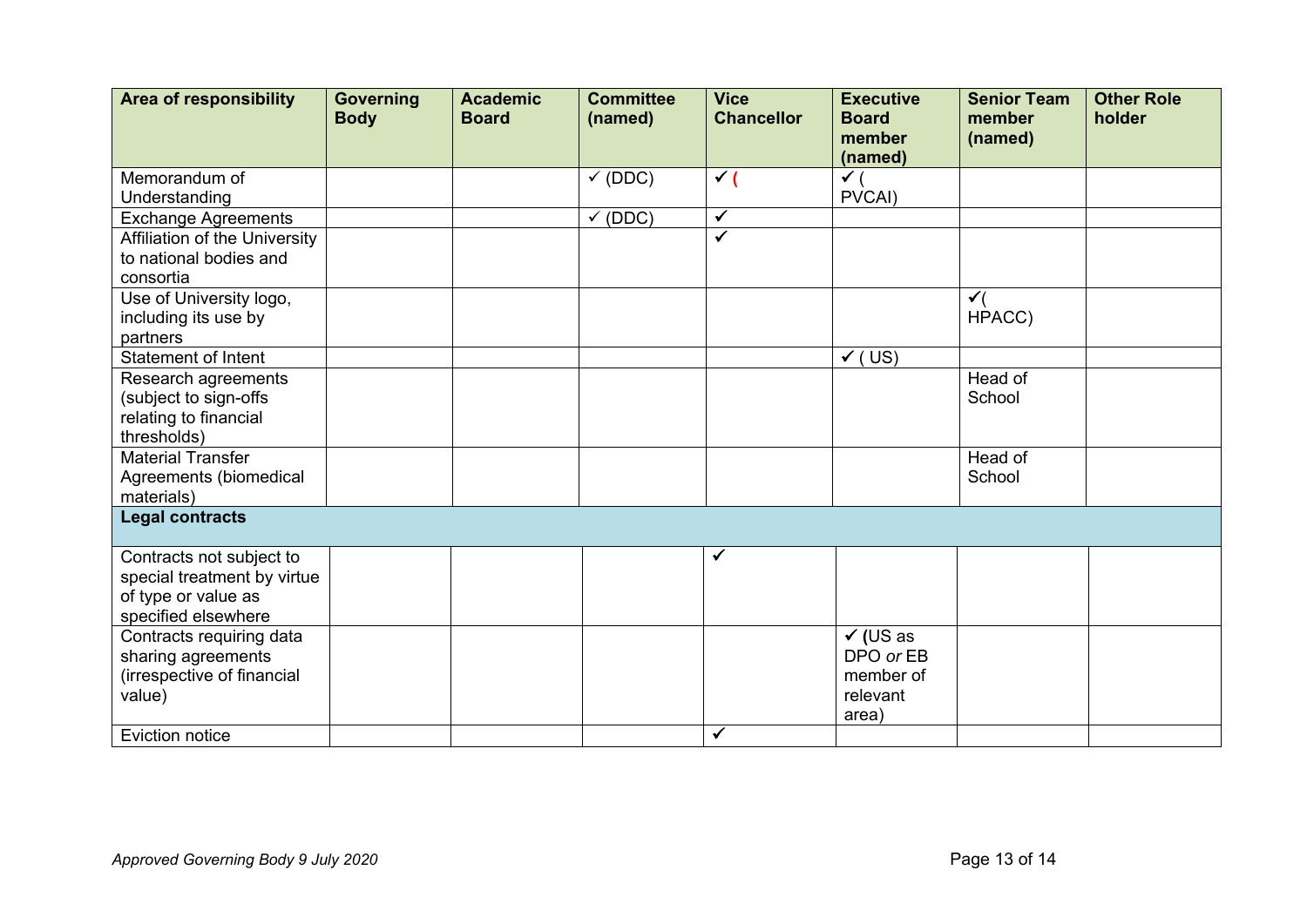### **Abbreviations**

### **Committees**

EB – Executive Board AuC – Audit Committee CPP – Compensation Plan Panel FCDC – Finance and Capital Development Committee G&N – Governance and Nominations Committee RemCoSLT – Remuneration Committee (Senior Leadership Team) RemCoVC – Remuneration Committee (Vice Chancellor) PC - People Committee QSC – Quality and Standards Committee PASP – Programme Amendments Scrutiny Panel RRP – Risk Review Panel BEPA – Board of Examiners for Progress and Award SACC – Student Appeals and Conduct Committee HDF – Committee on Honorary Degrees and Fellowships DDC – Due Diligence Committee

## **Individuals**

COO – Chief Operating Officer, Rob Hickey

HPACC –, Head of Public Affairs and Corporate Communications, Adam Hewitt

- DF Director Finance, Joe McCarthy
- DVC Deputy Vice Chancellor, currently vacant

DHR – Director Human Resources, Sally Marlow

HHR – Head of Human Resources, Jo Thompson

PVCAI – Pro Vice Chancellor Academic and International, Professor Mark Edwards

US – University Secretary, Dr Amanda Wilcox

VC – Vice Chancellor, Professor Karen Bryan OBE